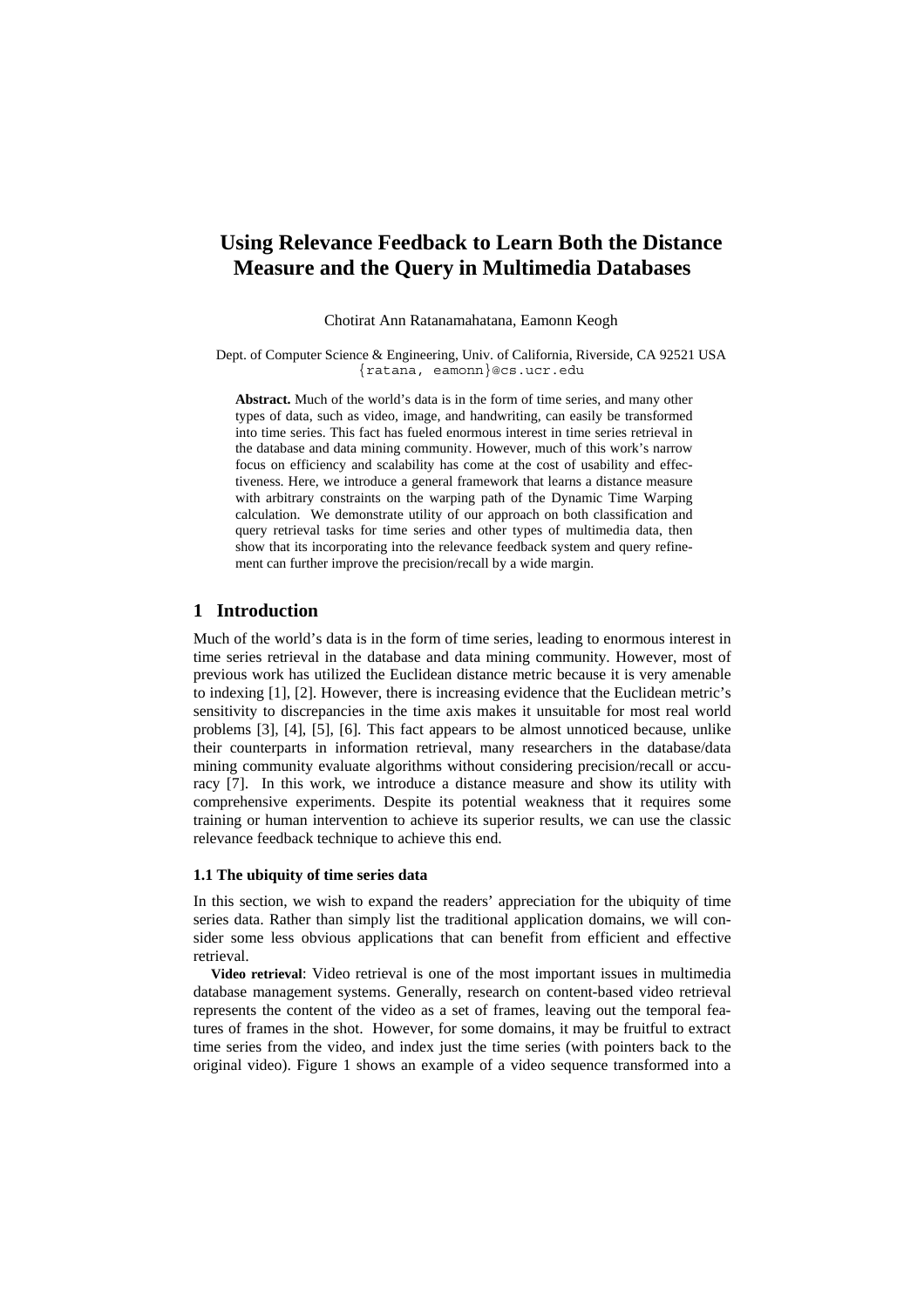time series. One obvious advantage of this representation is the huge reduction in dimensionality, enhancing the ease of storage, transmission, analysis, and indexing; it is also much easier to make the time series representation invariant to distortions in the data.



<span id="page-1-0"></span>**Figure 1.** Stills from a video sequence; the right hand is tracked, and converted into a time series

**Image retrieval**: Image Retrieval has become increasingly crucial in our information-based community. For some specialized domains, it can be useful to convert images into "pseudo time series." Consider [Figure 2,](#page-1-1) where we convert an image of a leaf into a time series by measuring the local angle of its perimeter's trace. The utility of such a transform is similar to that for video retrieval, especially in natural images, where we can more easily handle the natural variability of living creatures (scale, offset, and rotation invariance) in the time domain with dynamic time warping [\[8\]](#page-6-7).



<span id="page-1-1"></span>**Figure 2.** Many image indexing/classification/clustering can be solved more effectively and efficiently after converting the image into a "pseudo time series"

**Handwriting retrieval**: While the recognition of online handwriting [\[9\]](#page-6-8) may be largely regarded as a solved problem, the problem of transcribing and indexing existing historical archives remains a challenge.



<span id="page-1-2"></span>**Figure 3.** A) An example of handwritten text by George Washington. B) A zoom-in on "Alexandria", after slant removal. C) A variety of techniques exist to convert 2-D handwriting into a time series; in this case, the projection profile is used

The problem of indexing historical archives is difficult, because unlike the online handwriting problem, there is no pen-acceleration information. In addition, the archives may be degraded and stained. For example, [Figure 3.](#page-1-2)A) shows an example of text written by George Washington, which is all but illegible to modern readers with little experience with cursive writing. Many off-line handwritten document imageprocessing algorithms have recently been proposed in the interest of word recognition and indexing [\[10\]](#page-6-9), [\[11\]](#page-6-10), mostly without associating with problem with time series. While handwriting is not a time series, there exist several techniques to convert handwriting to time series. Recent work suggests that this representation may still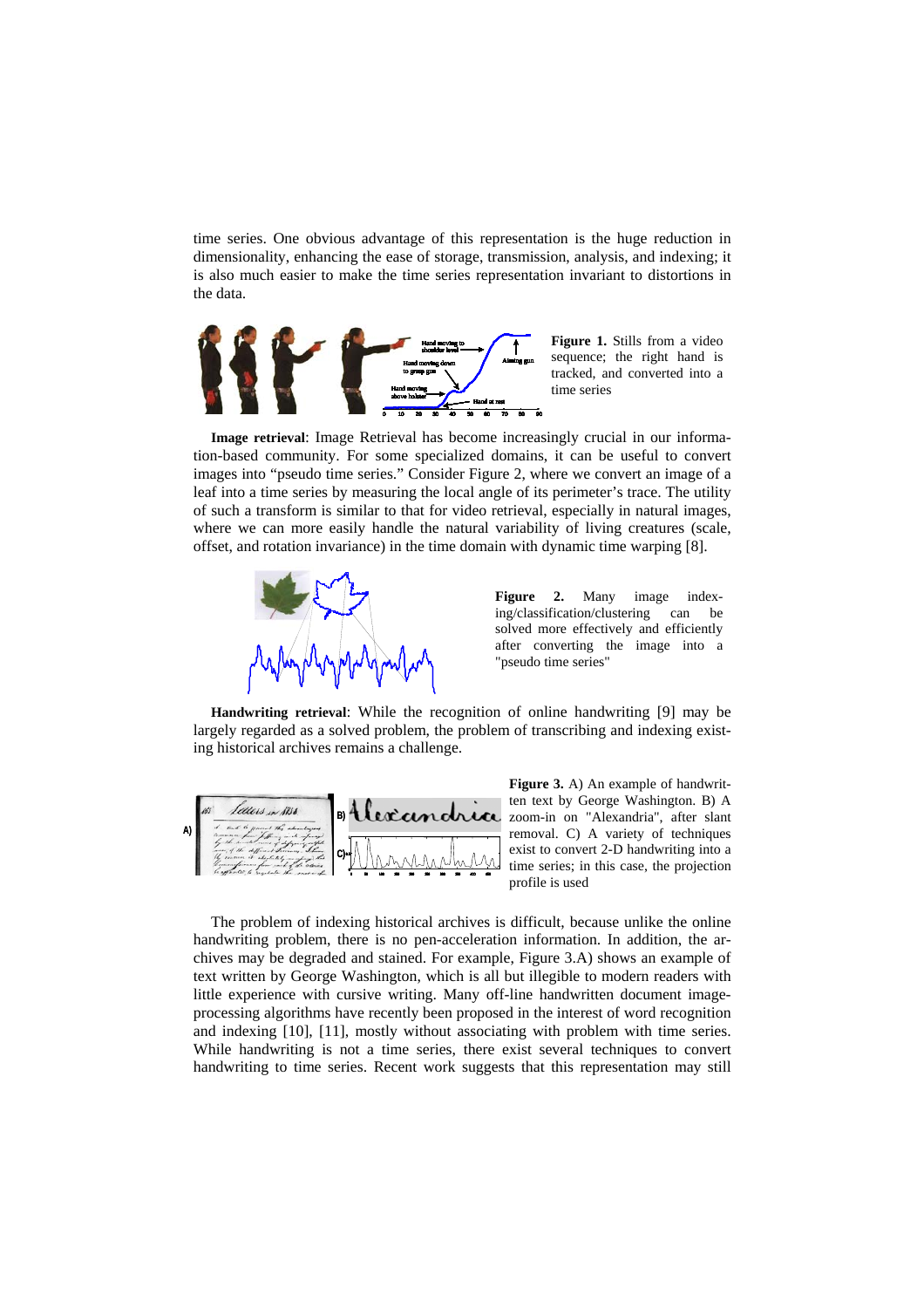allow the high precision in indexing historical archives while simplifying the problem from 2-dimentional to 1-dimentional domain [\[12\]](#page-6-11)

#### **1.2 Existing work on time series retrieval**

The explosion of interest in time series indexing in the last decade has been extraordinary, but the majority of the work has focused on the Euclidean distance, which assumes linear mappings between the query and the candidate time series. However, recent work has demonstrated that this similarity model generally does not work well for many real-world problems, where variability in the time axis is always present. This problem of distortion in the time axis can be addressed by Dynamic Time Warping (DTW), a distance measure that has long been known to the speech processing community [\[13\]](#page-6-12), [\[14\]](#page-6-13). This method allows non-linear alignments between the two time series to accommodate sequences that are similar but out of phase. The superiority of DTW over Euclidean distance for classification and indexing has been demonstrated by several authors on a diverse set of domains, including bioinformatics, music retrieval, handwritten document archives, biometrics, chemical engineering, industry, and robotics [\[3\]](#page-6-2), [\[4\]](#page-6-3). Our approach takes this recent work on DTW as its starting point, then fine-tune the algorithm, for a particular domain, and even a particular query, by selectively limiting the amount of warping we allow along various parts of the query. As we will demonstrate, by selectively limiting the amount of warping allowed, we can actually improve the accuracy of DTW, as well as the indexing performance. Due to space limitations, please refer to the DTW background and related work in [\[15\]](#page-6-14).

## **2 The Ratanamahatana-Keogh Band (***R-K Band***)**

The 'global constraint' of DTW has been almost universally applied to DTW, primarily to prevent unreasonable warping and to speed up its computation. However, surprisingly little research has looked at discovering the best shape and size of the window. Most practitioners simply use one of the well-known bands, e.g., Sakoe-Chiba Band [\[14\]](#page-6-13) or Itakura Parallelogram [\[16\]](#page-6-15), proposed in the context of speech recognition several decades ago. In addition, there are several widespread beliefs about DTW, which have been proven to be false by our extensive experiments on wide variety of datasets [\[17\]](#page-6-16). The motivation for our work has sparked from this finding that the effect of the window shape/size on accuracy is very substantial, and is strongly domain dependent. Our ideal solution is then to find an optimal band for a given problem that will potentially improve the accuracy. We recently proposed a new representation, the *Ratanamahatana-Keogh Band (R-K Band)* [[15\]](#page-6-14), which allows arbitrary shaped constraints.

### **2.1 A general model of global constraints**

To represent a warping window, we can define it in terms of a vector  $R$ ,  $R<sub>i</sub> = d$ , where  $0 \le d \le m$ ,  $1 \le i \le m$  *and*  $R_i$  is the height above the diagonal in the *y* direction, as well as the width to the right of the diagonal in the *x* direction. The classic Euclidean distance can be defined in terms of  $R_i = 0$ ;  $1 \le i \le m$ ; only the diagonal path is al-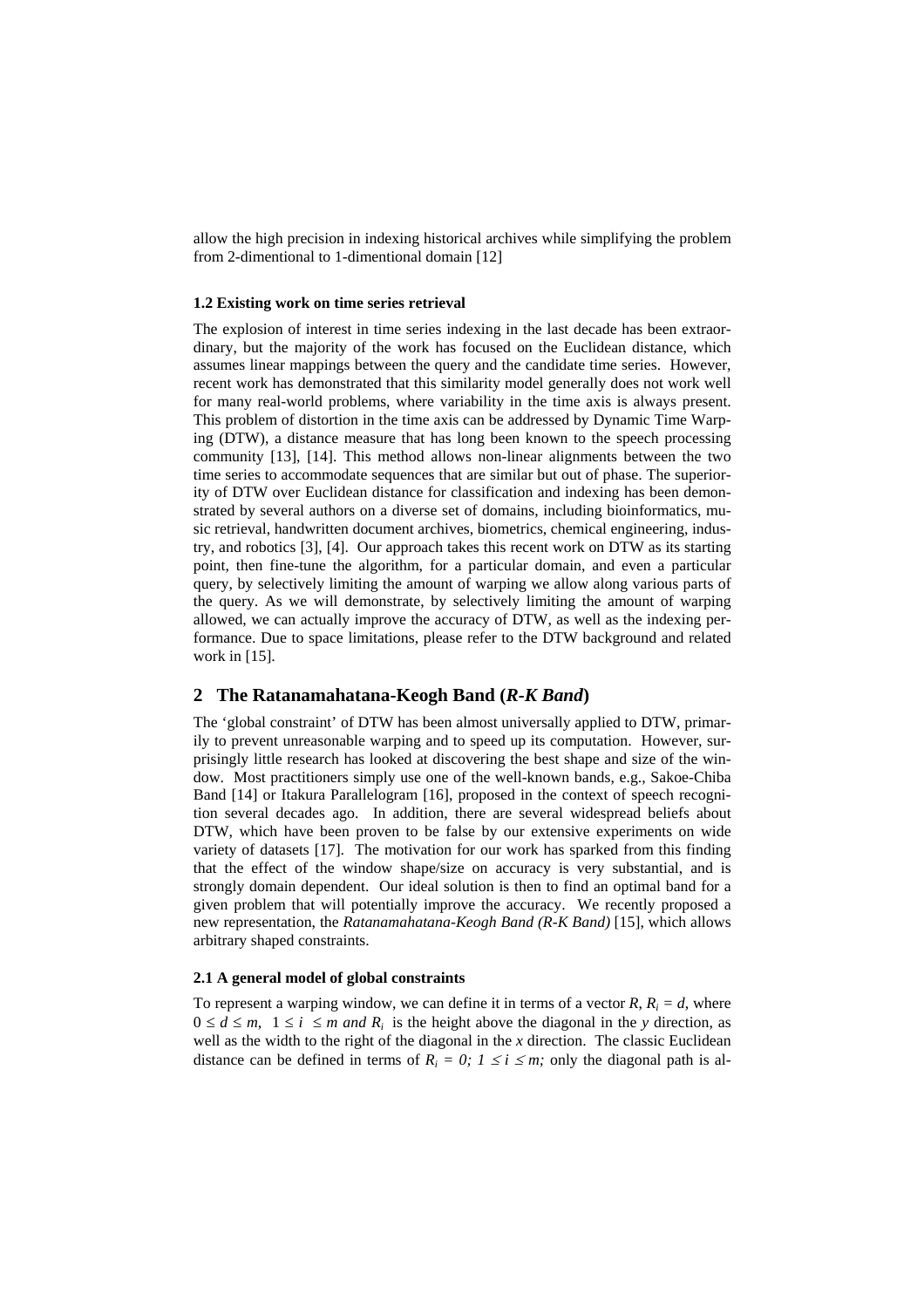lowed. More generally, we can define any arbitrary constraint with a vector *R*. [Figure 4](#page-3-0) illustrates some examples of our *R-K Bands*. An interesting and useful property of our representation is that it also includes the Euclidean distance and classic DTW as special cases



<span id="page-3-0"></span>**Figure 4.** We can use *R* to create arbitrary global constraints. A) We can use *R* to specify all existing global constraints, including the Sakoe-Chiba Band B) and the Itakura Parallelogram C)

. We can exploit the *R-K Bands* for both classification and indexing (query retrieval) problems, depending on the task at hand. In particular,

- for classification, we can use a different *R-K Band* for each class; we denote the band learned for the  $c^{th}$  class, as the  $R-K_c$  *Band.*
- for indexing, we can use *one R-K Band* that maximizes the trade off between efficiency and precision/recall.

Having introduced an *R-K Band*, we can represent any arbitrary warping windows. However, *discovering* the optimal *R-K Band* still remains a question. In some cases, it maybe is possible to manually construct the bands, based on domain knowledge. Unfortunately, our preliminary attempts to manually construct *R-K Bands* met with limited success, even for simple toy problems. Furthermore, since the number of possible *R-K Bands* is exponential, exhaustive search over all possibilities is clearly not an option. We will show how we can *learn* the high-quality bands automatically from data.

#### **2.2 Learning multiple** *R-Kc Bands* **for classification**

While it is generally not possible to handcraft accurate *R-K Bands*, it *is* possible to pose the problem as a search problem. Using generic heuristic hill-climbing search techniques, we can perform both forward and backward searches. The forward search starts with the initial Sakoe-Chiba band (uniform) of width 0 (Euclidean), and the backward search starts from the uniform band of the maximum width *m*, above and to the right of the diagonal. The searches are complete when one of the following is true:-No improvement in accuracy can be made; the width of the band reaches *m* for the forward search and 0 (Euclidean) for the backward search or; each section of the band (after recursively cut the portion in half) reaches some threshold. The utility of our *R-Kc Bands* for classification has been extensively shown in [\[18\]](#page-6-17).

#### **2.3 Learning one** *R-K Band* **for indexing**

In addition to creating  $R-K_c$  Bands for classification, we can learn one single  $R-K$ *Band* for indexing or query retrieval. The one-band learning algorithm is very similar to the multiple-band learning in the previous section, except that we only maintain one single band representing the whole problem and that we measure the precision/recall instead of the accuracy. Utilizing an *R-K Band* for an indexing problem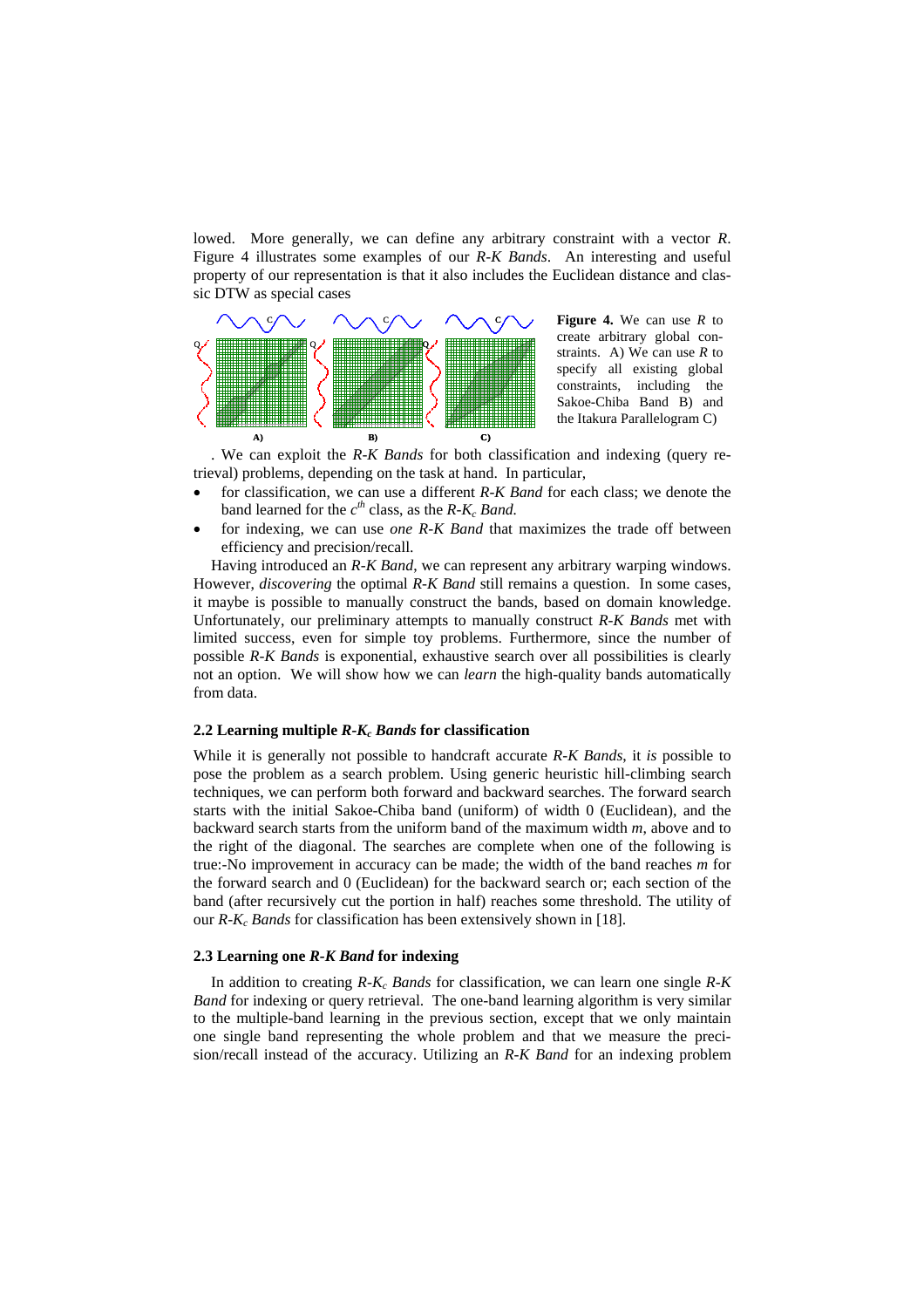has been shown in [\[18\]](#page-6-17) to improve both precision and recall by a wide margin. However, an *R-K Band* needs to be learned from a training data, which may not be practical or available in many circumstances. To resolve this problem, we can build a training data through relevance feedback system, with some help from a user in identifying the positive and negative examples to the system, which is demonstrated in the next section.

## **3 Relevance Feedback**

In text-mining community, relevance feedback is well known to be effective method to improve the query performance [\[4\]](#page-6-3), [\[19\]](#page-6-18), [\[20\]](#page-6-19). However, there has been much less research in non-text domains. In section 1.1, we have introduced time series as an alternative representation of some multimedia data. This section shows how to incorporate that technique into relevance feedback system using our proposed *R-K Band*.

#### **3.1 Query refinement**

Relevance feedback methods attempt to improve performance for a particular informational need by refining the query, based on the user's reaction to the initial retrieved documents/objects. Working with time series retrieval is rather similar to the text retrieval; a user can draw or provide an example of a query and retrieve the set of best matches' retrieval of data. Once the user ranks each of the results, a query refinement is performed such that a better-quality query is produced for the next retrieval round. In our system, the user is asked to rank each result in a 4-point scale, based on relevance to their informational needs, which are converted into appropriate weights being used in query refinement processes (averaging the positive results with current query). However, averaging a collection of time series that are not perfectly time-aligned is non-trivial and DTW is needed [\[21\]](#page-6-20); Hierarchically, each pair of time series are averaged based on weights and warped alignments.

#### **3.2** *R-K Band* **learning in relevance feedback**

We will empirically demonstrate that our proposed *R-K* Band combined with the query refinement can improve precision and recall of retrieval. [Table 1](#page-4-0) shows our algorithm.

<span id="page-4-0"></span>

|  |  |  |  |  | Table 1. R-K Band learning with Relevance Feedback algorithm |  |  |
|--|--|--|--|--|--------------------------------------------------------------|--|--|
|  |  |  |  |  |                                                              |  |  |

|  | Algorithm RelFeedback(initial_query) |
|--|--------------------------------------|

| 1.                                                                                                                           | <b>Repeat</b> until all rankings are positive.                                |  |  |  |  |
|------------------------------------------------------------------------------------------------------------------------------|-------------------------------------------------------------------------------|--|--|--|--|
| 2.                                                                                                                           | Show the 10 best matches to the current query to the user.                    |  |  |  |  |
| 3.                                                                                                                           | Let the user rank how relevant each result is.                                |  |  |  |  |
|                                                                                                                              | 4. According to the ranking, accumulatively build the training set;           |  |  |  |  |
|                                                                                                                              | positive result $\rightarrow$ class 1, negative result $\rightarrow$ class 2. |  |  |  |  |
|                                                                                                                              | 5. Learn a single envelope that represents the given training data.           |  |  |  |  |
| 6.                                                                                                                           | Generate a new query, by averaging (with DTW) the positive results            |  |  |  |  |
|                                                                                                                              | with the current query according to their weights.                            |  |  |  |  |
|                                                                                                                              | 7. end;                                                                       |  |  |  |  |
| In the first iteration, given a guerry the system uses the initial $\overline{D}$ $\overline{V}$ $\overline{D}$ and (size 0) |                                                                               |  |  |  |  |

In the first iteration, given a query, the system uses the initial *R-K Band* (size 0), retrieves the 10 nearest neighbors, and then shows them to the user (line 1). After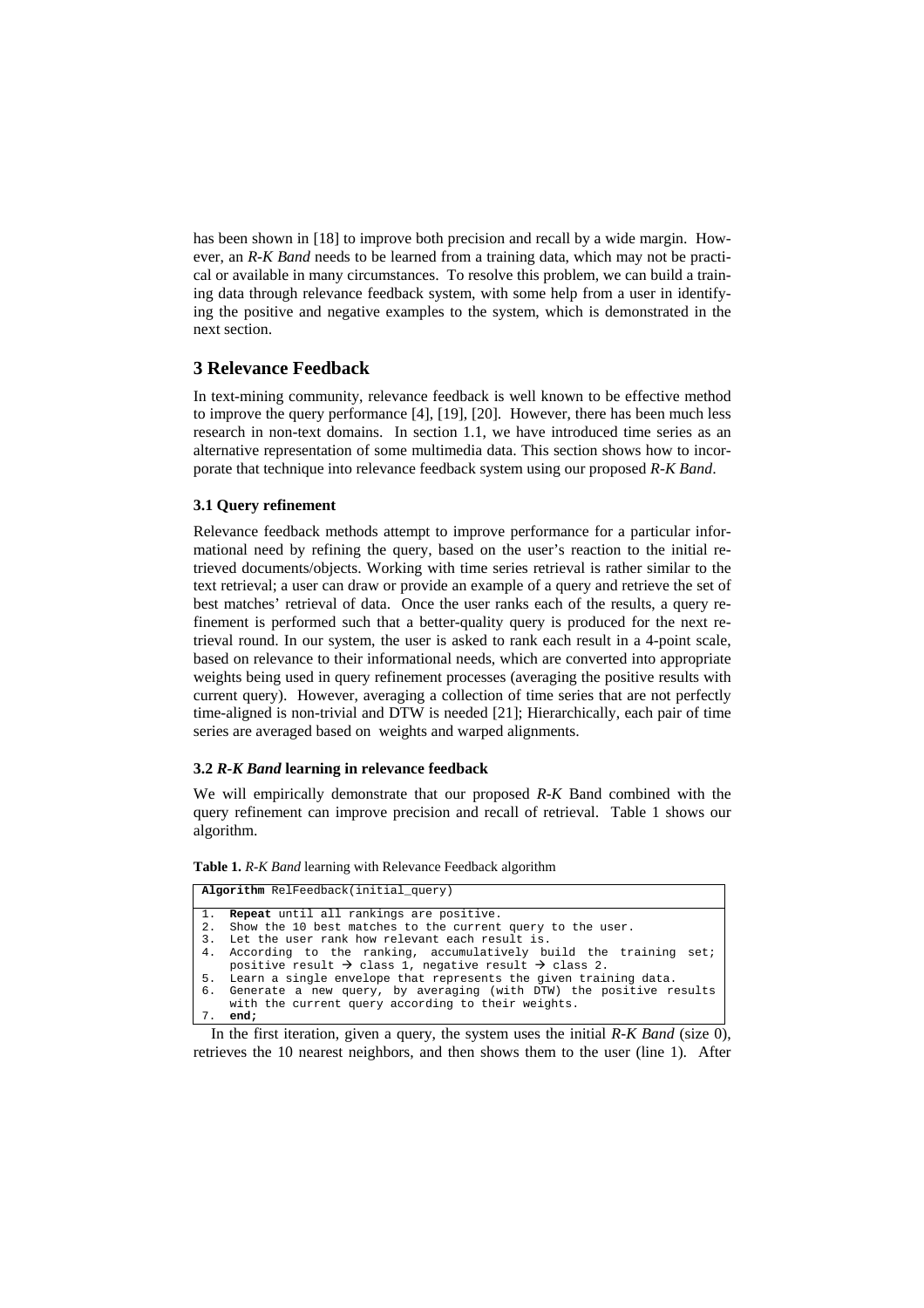ranking, the positive and negative responses are noted and collected as a training data (lines 3-4). The algorithm uses this training data to learn an *R-K Band* that best represents the positive objects in the training set while being able to correctly differentiate the positive from the negative instances (line 5). The training data will be accumulated during each round, thus producing progressively finer results. The process is complete when only positive feedbacks are returned or the user abandons the task. In our experiments, we consider 3 multimedia datasets, shown in [Table 2,](#page-5-0) in our relevance feedback technique (complete datasets details are available in [\[18\]](#page-6-17)). To evaluate our framework, we measure the precision and recall for each round of the relevance feedback retrieval. Since we only return the 10 best matches to the user and we would like to measure the precision at all recall levels, we purposely leave only 10 relevance objects of interest in all the databases.

<span id="page-5-0"></span>**Table 2.** Datasets used in the relevant feedback experiment

| Dataset      | Number of Classes | Time Series Length | Number of items |  |  |
|--------------|-------------------|--------------------|-----------------|--|--|
| .jun         |                   | 50                 | 200             |  |  |
| Leaf         |                   | 350                | :4              |  |  |
| Wordspotting |                   | ЭC                 |                 |  |  |

We then measure the performance of our relevance feedback system with the precision-recall plot from each round of iteration. [Figure 5](#page-5-1) shows the precision-recall curves of the three datasets for the first five iterations of relevance feedback. Our experiments illustrates that each iteration results in significant improvement in both precision and recall.



<span id="page-5-1"></span>**Figure 5.** The precision-recall plot for the 3 datasets with 5 iterations of relevance feedback

## **4 Conclusion**

We have introduced a framework for both classification and time series retrieval. The Ratanamahatana-Keogh Band (R-K Band) allows for any arbitrary shape of the warping window in DTW calculation. With our extensive evaluation, we have shown that our framework incorporated into relevance feedback can reduce the error rate in classification, and improve the precision at all recall levels in video and image retrieval.

**Acknowledgments:** This research was partly funded by the NSF under grant IIS-0237918.